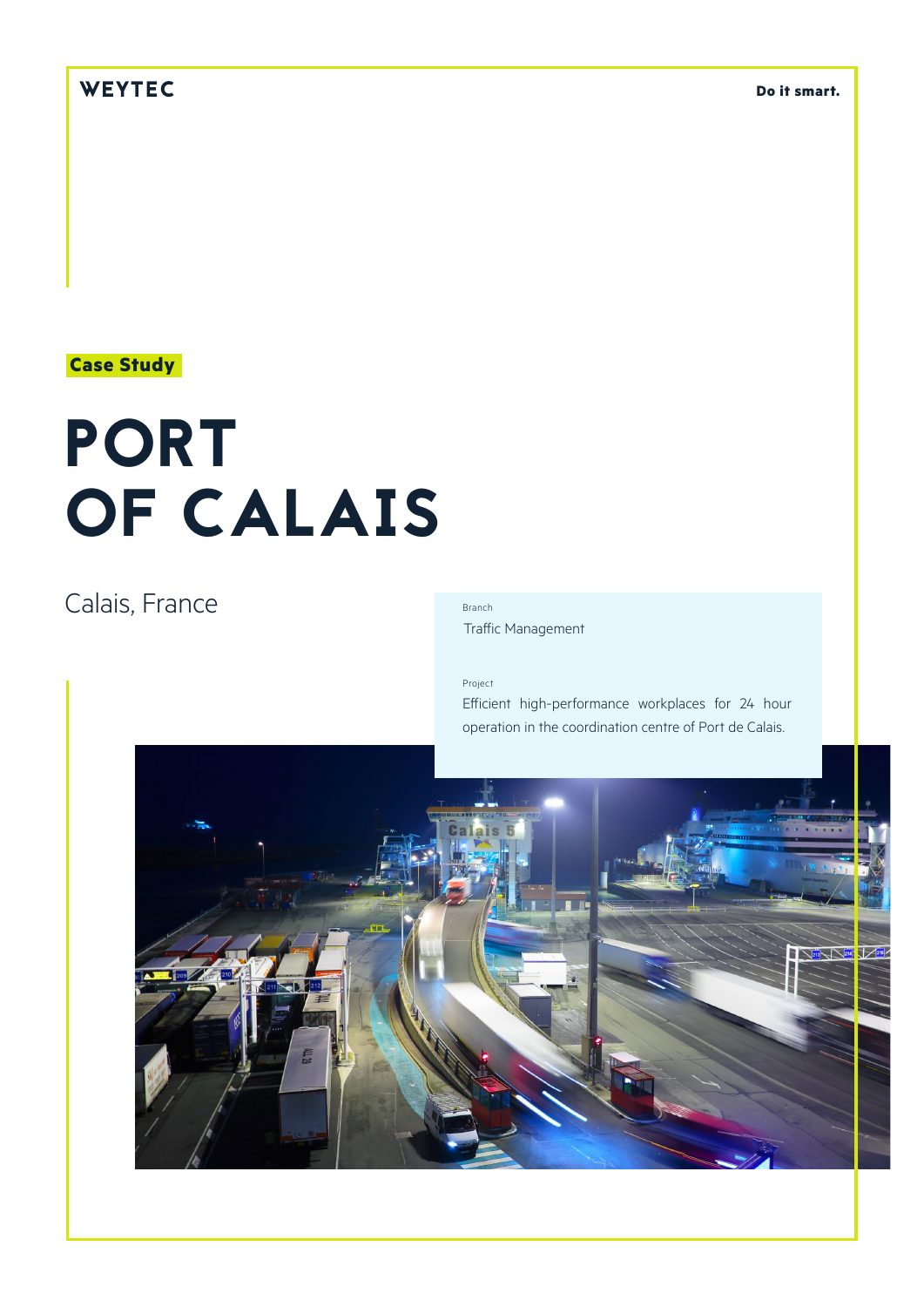#### **Client**

Located on the busiest maritime traffic strait in the world for international shipping, the Port of Calais together with the Port of London handle one third of all seafaring cargo passing between continental Europe and the British Isles.

In 2014, nearly 11 million passengers used the port facilities. Freight tonnage traffic passing through Calais exceeded 43 million tonnes and broke the previous year's record.

#### **Challenge**

The Port of Calais renovated its coordination centre in 2015 in order to improve its overall quality of service. The centre is responsible for the coordination of information between all the various stakeholders at the port; shipping companies, security services, operations, French and English customs, border police, travellers, etc. The centre manages multiple IT platforms such as those for job information, paid parking lots, billboards for travellers, various digital signage, road traffic control, AIS (Automatic Identification System), and more.

Teams of three agents each work in shifts around the clock, as the port operates 24 hours a day, 7 days a week, 365 days per year. The working environment consists of multiple computer systems with varying

operating systems, a wide variety of screens as well as digital and analogue cameras. As the number of managed systems has increased significantly in recent years, not enough attention had been paid to optimising ergonomics. The centre had a multitude of screens of different sizes, a variety of interfaces, unlike keyboards and desks, and lots of local computers generating ambient noise and heat.

The Port of Calais went out to bid in 2014 and requested a technical solution to optimize, modernize and simplify workflows for their agents, all within a limited budget.

#### **Solution**

The redesign of the operator positions was based upon a thorough workflow analysis by WEY Technology engineers and Port of Calais staff members. The solution provides efficient, high-performance workplaces in accordance with given logistical and infrastructural restrictions.

#### **Facts & Figures**

#### WEYTEC distributionPLATFORM

- Multi Screen Sources
- Camera
- Supervisory Console
- WEYTEC Rack

MK06 Multifunctional Keyboards

- Supervision Station
- **Operator Station**

IP Remote

EIZO Monitors